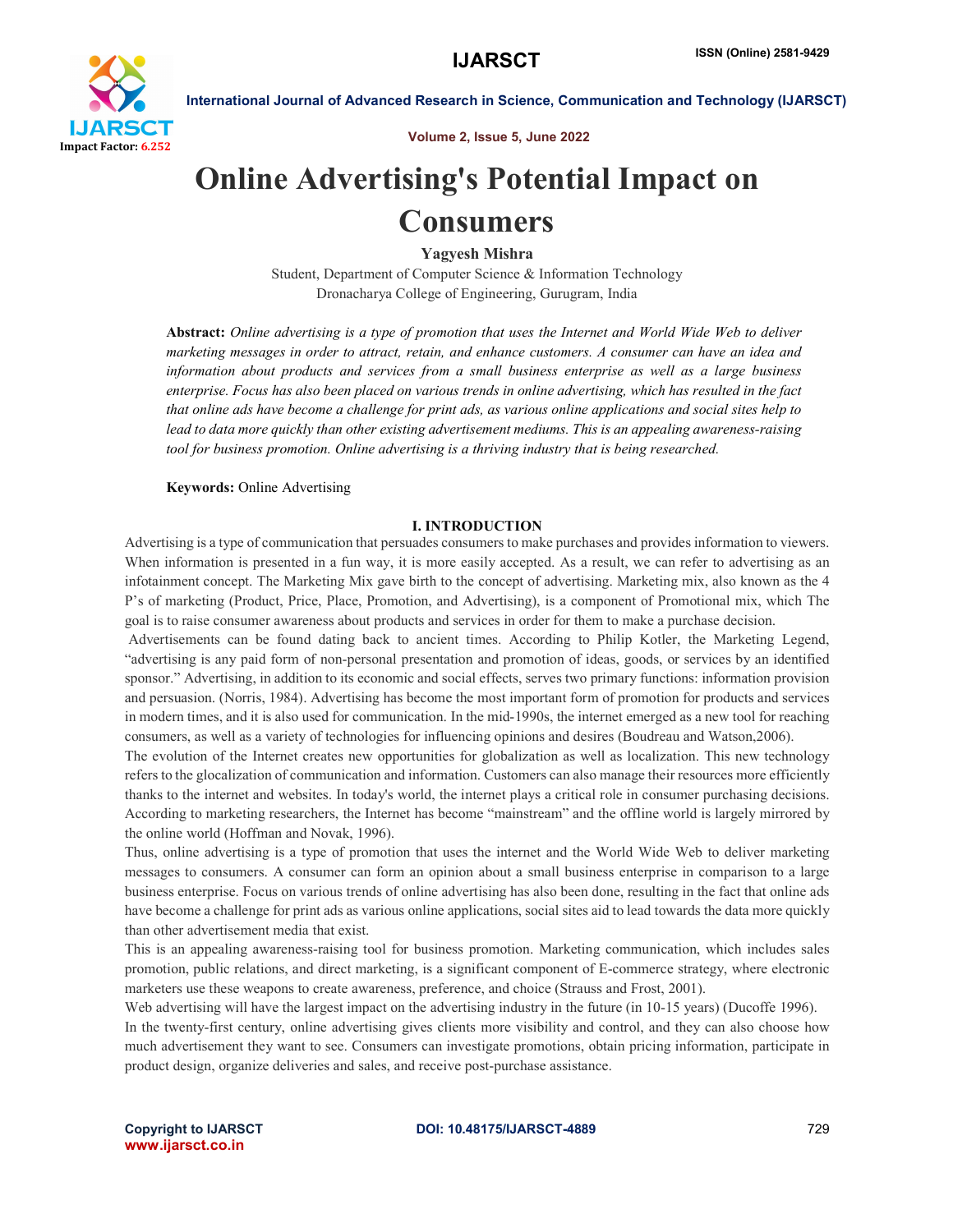

#### Volume 2, Issue 5, June 2022

#### II. LITERATURE REVIEW

The term "online advertising" simply refers to advertising done online, or via the Internet. It is a type of promotion that makes use of the internet and the World Wide Web to deliver marketing messages to consumers.

Because of its high exposure, advertising has a greater impact on the minds of viewers than other marketing tools (Katke, 2007). Advertisement is effective at raising brand awareness and positive attitudes among consumers (Briggs & Hollis, 1997). Online advertising fosters a cost-effective and ongoing relationship with consumers by allowing them to learn about products and services whenever and wherever they want, with the intention of purchasing or repurchasing (J Suresh Reddy, 2003). With the help of internet advertisements, you can compare a wide range of products and services (VikasBondar, 2000).

According to recent research, the internet has emerged as a domain for sales channels. Online advertising is changing consumer purchasing habits and preferences, as well as creating new methods of purchasing products (V.Kumar&Denish Shah, 2004). Online advertising, i.e., online marketing, is significantly less expensive than traditional forms of advertising; marketing through the use of the power of the internet network and interactive media results in marketing objectives being met (Scott F. Geld, 2003).

In the case of online advertising, consumers have direct control over what the advertisement is, when, where, and for how long the ad should be displayed, allowing them to receive regular updates (Gallagher et. al., 2001). A prominent and positive relationship can be observed between online consumer expectations and the effectiveness of online advertising (Palanisamy& Wong, 2003). Google's primary source of revenue is now online advertising. Online advertising has been accepted as a medium in India for a broader industrial segment, including automobiles, telecommunications, education, banking, insurance, credit cards, FMCG, apparel, durable goods, media, business, services, and tourism (Neelika Arora, 2004).

The long-term success of a website often depends on its ability to balance two fundamental and frequently conflicting needs: the need to sell ad space on the site in order to make money and the need to keep users satisfied in order to keep them coming back (Christian Rohrex& John Bod, 2004).

According to a study conducted by Nicholas Ind and Maria Chiara Riondino in 2001, the web serves as both a distribution and a communication channel, facilitating interaction, community building, openness, and comparability of advertisements.

Thus, the online advertisements stresses the product's branding. Online advertising is highly interactive, which is a significant advantage for marketers because it provides new and virtually limitless opportunities to reach They use advertising to reach existing audiences (Robin Farewell, 1998). The majority of marketers prefer online advertising because it allows them to track how well their advertisements are performing on a daily basis.

Web banners play an important role in addition to the focus on the status update of ads online on a daily basis. Advertising on the internet was preferred as sorted banner advertisements, also known as target advertisements (Hoffman & Novak, 1996). The banner advertisement was defined as a rectangular graphic image linked to a target advertisement that serves as a lead-in for viewers to surf and collect information.

Banners added attraction for the viewer at the start of online advertising, and online marketing decisions are based on their effectiveness (Bhat et. al., 2002). According to an empirical study, consumer response to online advertising is similar to traditional advertising (Novak & Hoffman, 1996).

Consumers' focus on online advertising is similar to that of traditional media, with the exception that online advertising appears to be easier to avoid (Dre'ze&Hussherr, 1999). Online advertising is a new emerging niche with unique creative capabilities and constraints that is also as popular as radio and television advertising (Caroline Cartellieri et.al.).

Online advertising can be considered a viable alternative to traditional media, with reach and frequency serving as standard measures for assessing the effectiveness of online advertising (Dreze, 1998). The web's multimedia concept, which exposes online consumers to more entertaining and exciting content, can keep their attention for a longer period of time (Ghose& Duo, 1998). The most significant barrier to online advertising is the lack of proof of ROI or other effectiveness measures (Bush & Harris, 1998).

Online advertising provides marketers with powerful communication tools, which are critical in creating an effective branding conveyance.The information and data can be displayed in a variety of ways, including text, images, videos, and sound, making it a versatile medium.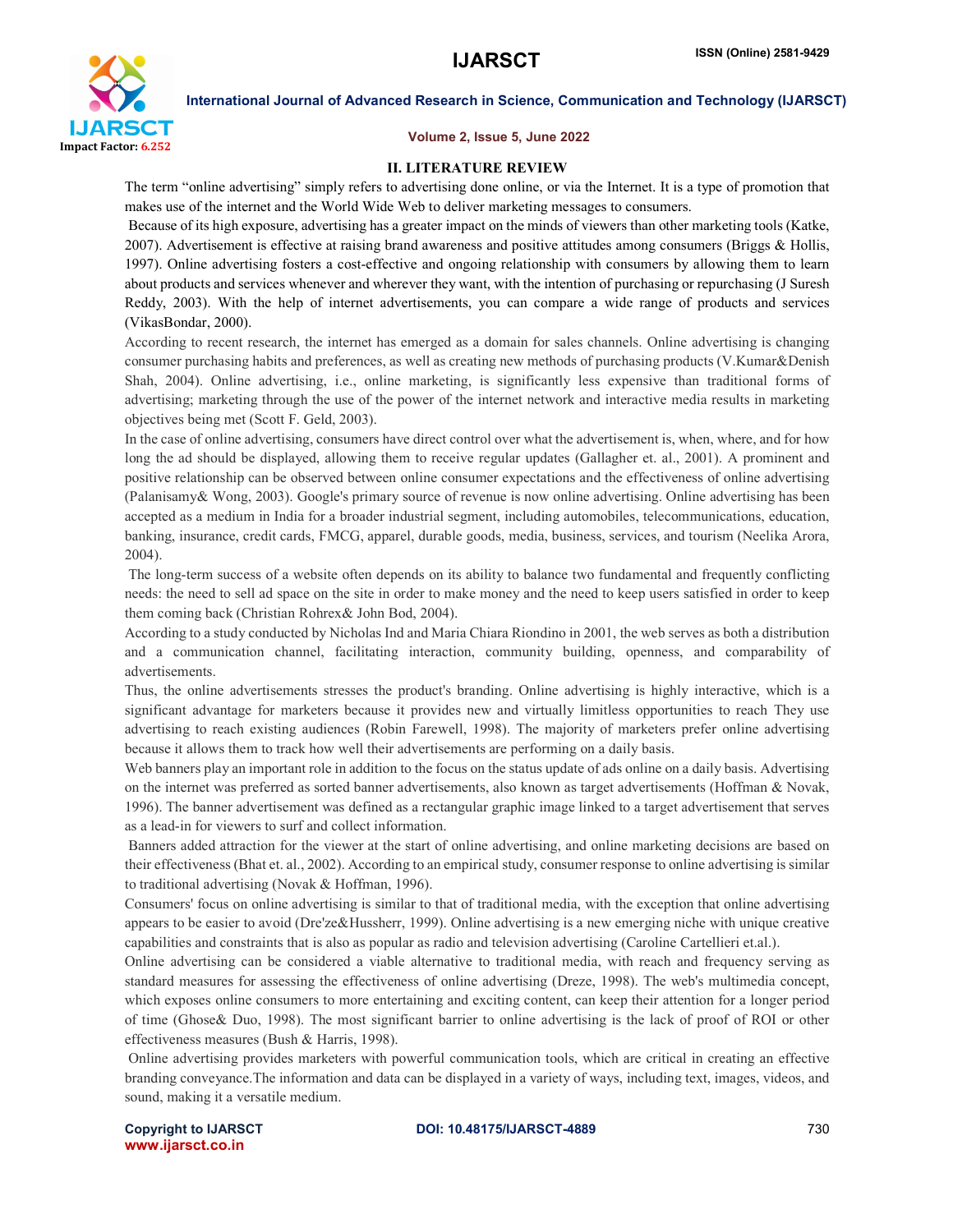

#### Volume 2, Issue 5, June 2022

Businesses are shifting to online or virtual businesses as marketing strategies change in response to new technological trends, with an emphasis on online advertising. According to Rochet&Tirole, 2003; Anderson &Gabszewicz, 2005, "online advertising is referred to as a Two-Sided Market," as advertising is commonly referred to.

Online advertising began in 1994 with the sale of a banner ad to AT&T by HotWired, a web magazine, who displayed the ad on its website (Kaye &Medoff, 2001). According to Berthon, Pitt, and Watson (1996) research, five advantages of online advertising are suggested based on a virtual flea market for a website as well as the metaphor of an electronic trade show: I Awareness efficiency, (ii) Locatability, (iii) Contact efficiency, (iv) Conversion efficiency, and (v) Retention efficiency. The perceived value of online advertising is positively associated with entertainment and information, while irritation is negatively associated (Ducoffes, 1996).

# III. THE INFLUENCE OF NATIVE ADS IN ADVERTISING

Native ads are becoming more popular as businesses and entrepreneurs rethink their marketing budgets in the wake of the global pandemic.

Native ads will generate 74% of total US display ad revenue by 2021. There are two main reasons for this. First, native ads are 53 percent more likely to capture users' attention without being intrusive, and they produce a click-through rate (CTR) that is nearly 9 times higher than traditional display ads.

This is one of the reasons why native advertising platforms are becoming more popular among advertisers and publishers for running ad campaigns. A native ad network, regardless of the advertising platform, is more likely to generate highquality traffic and leads for publishers.

## 3.1 What is a Native Ad Network?

Native advertising platforms are a medium that allows both publishers and advertisers to achieve their advertising objectives by synchronizing advertisements with web content. A native advertisement does not have an ad-like appearance. Instead, it appears to be a natural extension of the web content that the user is viewing. This enables native advertising platforms to serve advertisements in a non-intrusive manner, ensuring content discovery without interfering with user experience.

71 percent of users said they personally identify with a brand after seeing its native ads, compared to 50 percent for display ads, and native ads generate more than 86 percent of impressions.

# 3.2 Types of Native Advertising

### A. Recommendations for Content

These are native advertisements that appear alongside recommended content and articles. They usually appear beneath or in the middle of the article you're reading.

Advertisement in-feed

These are native ads that appear as regular social media posts as you scroll through your newsfeed. Platforms such as Facebook and Instagram make extensive use of them.

Search and featured listings

When you search for a specific service or product, these native ads appear at the top of your search engine results. They might also show up in the sidebar.

# B. Native Advertising Examples and Benefits

Native advertising has a number of advantages over traditional display advertising for both publishers and advertisers. Let's look at some of the most important advantages of native advertising.

Engagement and impressions have improved.

Traditional advertising is more likely to be ignored by users and visitors than native advertising because it appears to be a part of the experience. They are not intrusive in comparison, so even if a user does not like them, he may not mind them. Display ads of other types can be quite intrusive and distracting. As a result, customers are 25% more likely to view native advertisements and 53% more likely to interact with them. Higher impression and engagement rates can lead to higher conversion rates.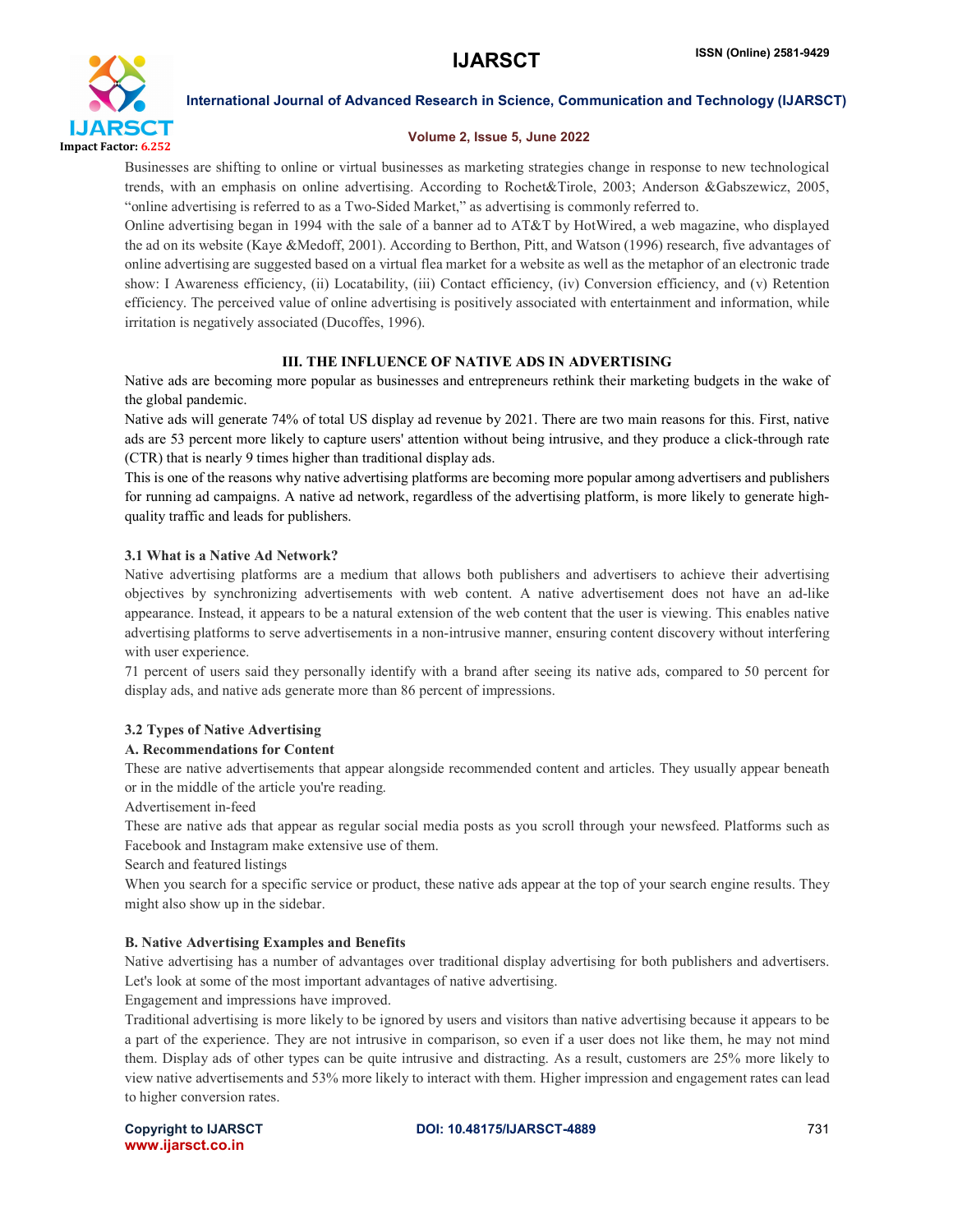

#### Volume 2, Issue 5, June 2022

#### C. Native Advertisements Are More Relevant

Native advertisements are more contextually relevant because they are designed to blend in with the content of the site or social network. Furthermore, they do not appear to prey on the user's personal choices and preferences, which aids in the development of trust and loyalty. In the long run, this allows you to build a customer base of repeat and loyal buyers, increasing the value of your brand. Aside from that, when native advertisements are aligned with the content being displayed, they are more likely to be relatable to your users. This means that native advertisements are more likely to be shared than standard display advertisements. Increased chances of being shared can result in more effective marketing campaigns.

### D. Native Advertising gives Publishers more Control

Advertisers and publishers typically lack the ability to control where and when their advertisements appear. Native advertising gives them more control over the ad placement process because they can create an environment for displaying their advertisements on purpose. They can also have more say over where and who sees the advertisement. These ads provide the publisher with numerous targeting options because they can be chosen based on intent, topic, and content to make them as relevant to the audience as possible. The more relevant the native ad is to the user, the more likely they will convert due to faster and easier content discovery.

#### Increased Possibility of Reaching Target Audience

Because many ads today, including banner ads, have the potential to break, distract, or otherwise negatively impact the user experience, website visitors are increasingly relying on ad blockers. These native advertisements appear to be part of the branded content on the USA Today site page below, and if the user isn't interested in them, he can simply ignore them. These ads have no effect on the user experience, resulting in increased ad reach per month. A higher chance of reach can also have a positive impact on cost per click for the company because ad space isn't being blocked by the user. This is one of the reasons why native advertisements are becoming more popular among all advertising options for both brands and publishers.

#### Native Ad Networks Make Device Responsiveness Possible

To create a better user experience on devices with smaller screens, such as tablets and smartphones, typical banner ads are mostly eliminated or heavily cropped.

The banner ad on the right-hand side of the Fox News page will most likely not be displayed on a mobile device. If it is, it is likely to result in poor UX because, with a smaller screen, users are more likely to notice a poorly displayed ad that interferes with their browsing. That is not the case with a native advertisement.

#### Best Native Advertising Platforms

- 1. Outbrain
- 2. Taboola
- 3. Yahoo Gemini
- 4. MGID

#### IV. CONCLUSION

There is an effectiveness to online advertising that is not dependent on age groups. They are all self-contained. Any of the factors can persuade people who have no specific barriers. The greater the effectiveness of online advertising, the greater the purchase, and thus the relationship between E-Commerce and advertisement.

Thus, advertisement can be defined as an infotainment that is very intense, accessible, feasible, and reliable by building its own credibility with being economical and stands up to be trustworthy by avoiding negativity that may lead to annoyance.